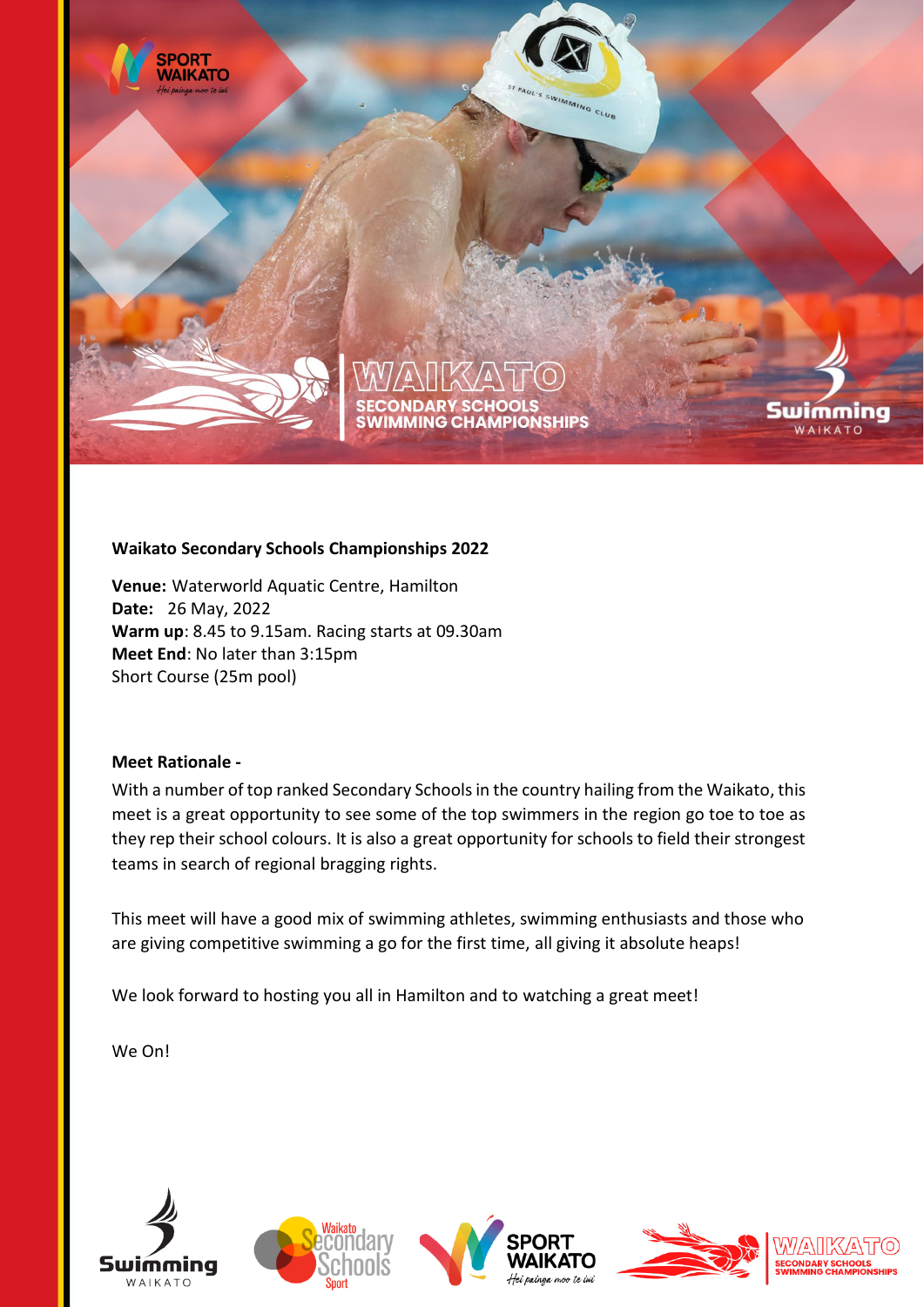This is a living document and amendments may be made. The information in this booklet is correct at the time of publishing. Swimming Waikato will not be held liable for any costs and expenses incurred by any person following changes to the information outlined in this booklet. Swimming Waikato reserve the right to use discretion and make judgements to the contents and rules outlined in this document.

# **Original: 29/03/2022**

Swimming Waikato takes seriously, the Health and Safety of its members and all those involved in Swimming Waikato Events, we therefore ask that you familiarise yourselves with our Covid-19 and General H&S protocols prior to attending. For the latest information, please check the Swimming Waikato calendar to ensure you have the most up to date version.

This meet will operate under RED on the Covid Protection Framework, unless a change is made by the NZ Government prior to the start of the meet. *Next Govt update is on the 4th of April.*

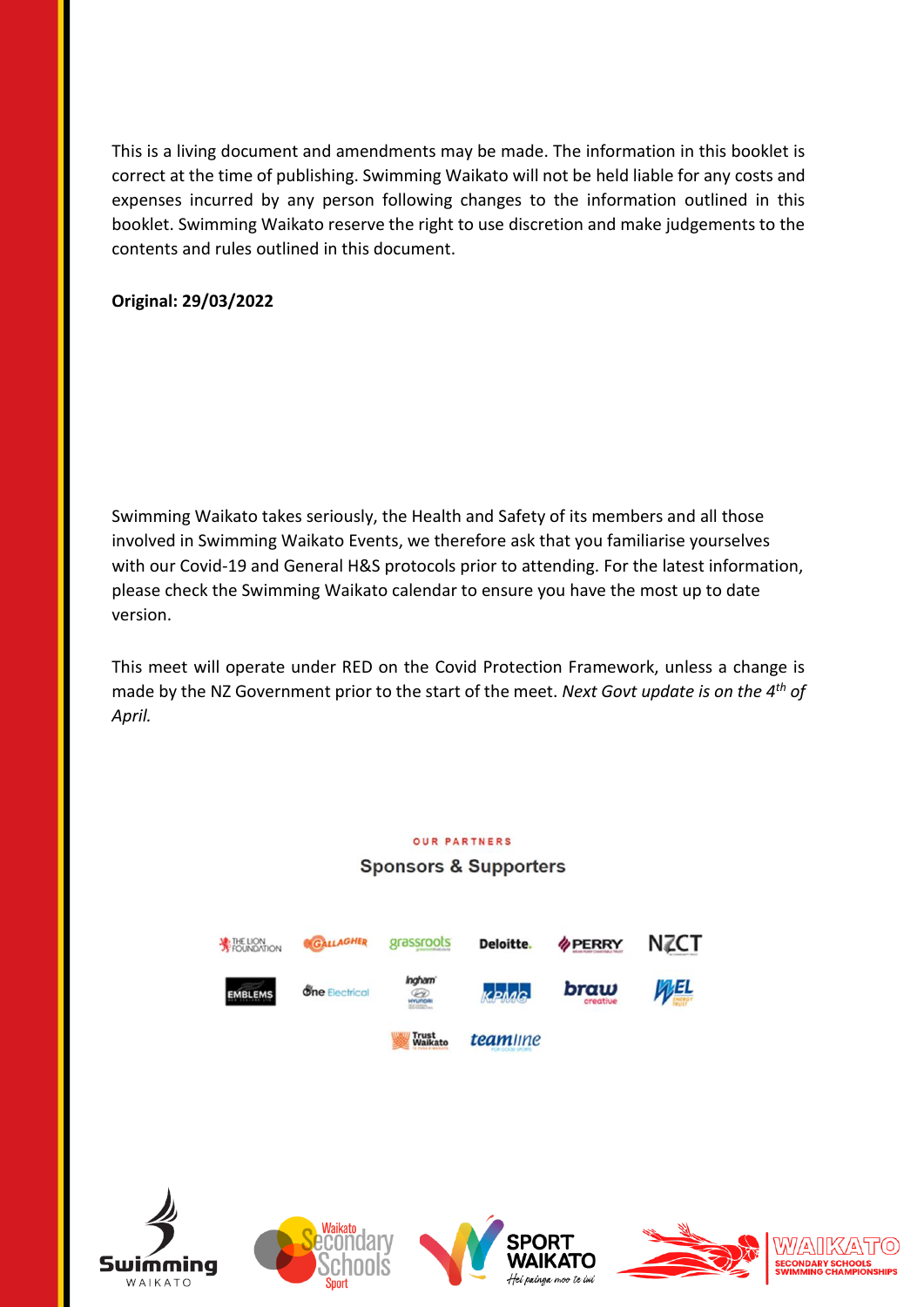#### **EVENTS –**

| <b>WAIKATO SECONDARY SCHOOLS - MEET EVENTS</b> |                  |                     |               |                    |  |
|------------------------------------------------|------------------|---------------------|---------------|--------------------|--|
| <b>Event</b>                                   | <b>Distance</b>  | <b>Stroke</b>       | <b>Gender</b> | <b>Event Type</b>  |  |
| $\mathbf{1}$                                   | 50 <sub>m</sub>  | <b>Butterfly</b>    | Female        | <b>HEAT</b>        |  |
| $\overline{2}$                                 | 50 <sub>m</sub>  | <b>Butterfly</b>    | Male          | <b>HEAT</b>        |  |
| 3                                              | 50 <sub>m</sub>  | <b>Breaststroke</b> | Female        | <b>HEAT</b>        |  |
| $\overline{4}$                                 | 50 <sub>m</sub>  | <b>Breaststroke</b> | Male          | <b>HEAT</b>        |  |
| 5                                              | 50 <sub>m</sub>  | Backstroke          | Female        | <b>HEAT</b>        |  |
| 6                                              | 50 <sub>m</sub>  | <b>Backstroke</b>   | Male          | <b>HEAT</b>        |  |
| $\overline{z}$                                 | 50 <sub>m</sub>  | Freestyle           | Female        | <b>HEAT</b>        |  |
| 8                                              | 50 <sub>m</sub>  | Freestyle           | Male          | <b>HEAT</b>        |  |
| 9                                              | 100m             | <b>Butterfly</b>    | Female        | <b>TIMED FINAL</b> |  |
| 10                                             | 100m             | <b>Butterfly</b>    | Male          | <b>TIMED FINAL</b> |  |
| 101 (AWD)                                      | 25m              | <b>Butterfly</b>    | Mixed         | <b>TIMED FINAL</b> |  |
| 11                                             | 100m             | Backstroke          | Female        | <b>TIMED FINAL</b> |  |
| 12                                             | 100 <sub>m</sub> | <b>Backstroke</b>   | Female        | <b>TIMED FINAL</b> |  |
| 102 (AWD)                                      | 25m              | <b>Backstroke</b>   | Mixed         | <b>TIMED FINAL</b> |  |
| 13                                             | 200m             | IM                  | Female        | <b>TIMED FINAL</b> |  |
| 14                                             | 200m             | IM                  | Male          | <b>TIMED FINAL</b> |  |
| 103 (AWD)                                      | 25m              | Freestyle           | Mixed         | <b>TIMED FINAL</b> |  |
| 15                                             | 100m             | <b>Breaststroke</b> | Female        | <b>TIMED FINAL</b> |  |
| 16                                             | 100m             | <b>Breaststroke</b> | Male          | <b>TIMED FINAL</b> |  |
| 104 (AWD)                                      | 25m              | <b>Breaststroke</b> | Mixed         | <b>TIMED FINAL</b> |  |
| 17                                             | 100m             | Freestyle           | Female        | <b>TIMED FINAL</b> |  |
| 18                                             | 100m             | Freestyle           | Male          | <b>TIMED FINAL</b> |  |









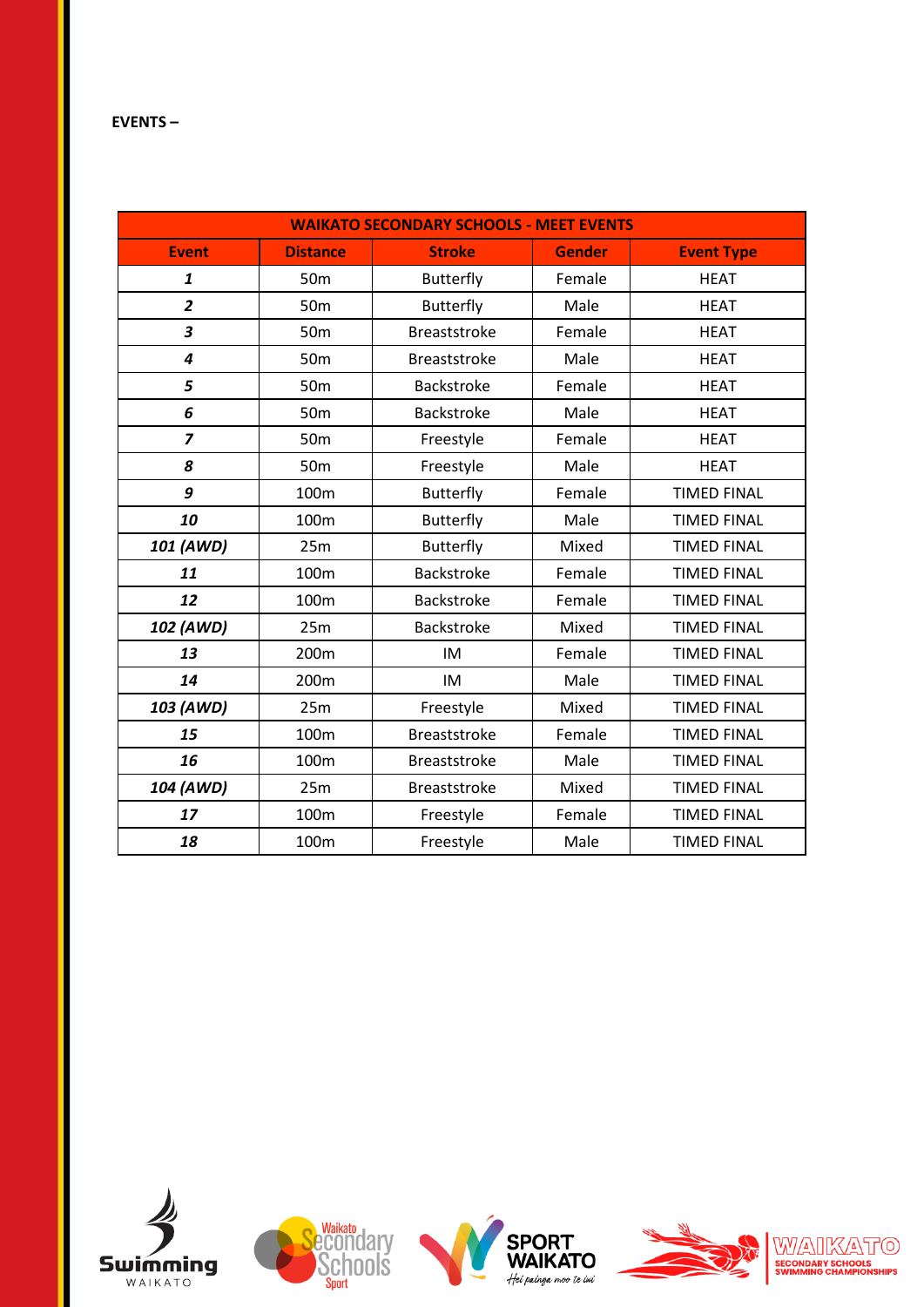#### **EVENTS CONT -**

| 1              | <b>50m</b>       | <b>Butterfly</b>    | <b>Female</b> | <b>FINAL</b>       |
|----------------|------------------|---------------------|---------------|--------------------|
| $\overline{2}$ | <b>50m</b>       | <b>Butterfly</b>    | <b>Male</b>   | <b>FINAL</b>       |
| 3              | <b>50m</b>       | <b>Breaststroke</b> | <b>Female</b> | <b>FINAL</b>       |
| 4              | <b>50m</b>       | <b>Breaststroke</b> | <b>Male</b>   | <b>FINAL</b>       |
| 5              | <b>50m</b>       | <b>Backstroke</b>   | <b>Female</b> | <b>FINAL</b>       |
| 6              | <b>50m</b>       | <b>Backstroke</b>   | <b>Male</b>   | <b>FINAL</b>       |
| $\overline{z}$ | <b>50m</b>       | <b>Freestyle</b>    | <b>Female</b> | <b>FINAL</b>       |
| 8              | <b>50m</b>       | <b>Freestyle</b>    | <b>Male</b>   | <b>FINAL</b>       |
| 19             | 200 <sub>m</sub> | Freestyle           | Female        | <b>TIMED FINAL</b> |
| 20             | 20 <sub>m</sub>  | Freestyle           | Male          | <b>TIMED FINAL</b> |
| 21             | 100m             | IM                  | Female        | <b>TIMED FINAL</b> |
| 22             | 100m             | IM                  | Male          | <b>TIMED FINAL</b> |
| 23             | 4 x 25           | IM Relay            | Female 14/u   | <b>TIMED FINAL</b> |
| 24             | $4 \times 25$    | IM Relay            | Male 14/u     | <b>TIMED FINAL</b> |
| 25             | 4 x 25           | IM Relay            | Female 15+    | <b>TIMED FINAL</b> |
| 26             | $4 \times 25$    | IM Relay            | Male 15+      | <b>TIMED FINAL</b> |
| 27             | $4 \times 25$    | Free Relay          | Female 14/u   | <b>TIMED FINAL</b> |
| 28             | $4 \times 25$    | Free Relay          | Male 14/u     | <b>TIMED FINAL</b> |
| 29             | $4 \times 25$    | Free Relay          | Female 15+    | <b>TIMED FINAL</b> |
| 30             | $4 \times 25$    | Free Relay          | Male 15+      | <b>TIMED FINAL</b> |

# **QUALIFICATION TIMES -**

| <b>WAIKATO SECONDARY SCHOOLS - QUALIFYING STANDARDS</b> |         |  |  |  |
|---------------------------------------------------------|---------|--|--|--|
| 50 Butterfly                                            | 44.00   |  |  |  |
| 50 Breaststroke                                         | 49.00   |  |  |  |
| 50 Backstroke                                           | 45.00   |  |  |  |
| 50 Freestyle                                            | 40.00   |  |  |  |
| 100 Backstroke                                          | 1.37:00 |  |  |  |
| 100 Breaststroke                                        | 1.48:00 |  |  |  |
| 100 Freestyle                                           | 1.25:00 |  |  |  |
| 100 IM                                                  | 1.30:00 |  |  |  |
| 200 IM                                                  | 3.12.00 |  |  |  |
| 200 Freestyle                                           | 2.55.00 |  |  |  |

**MEET CONDITIONS**









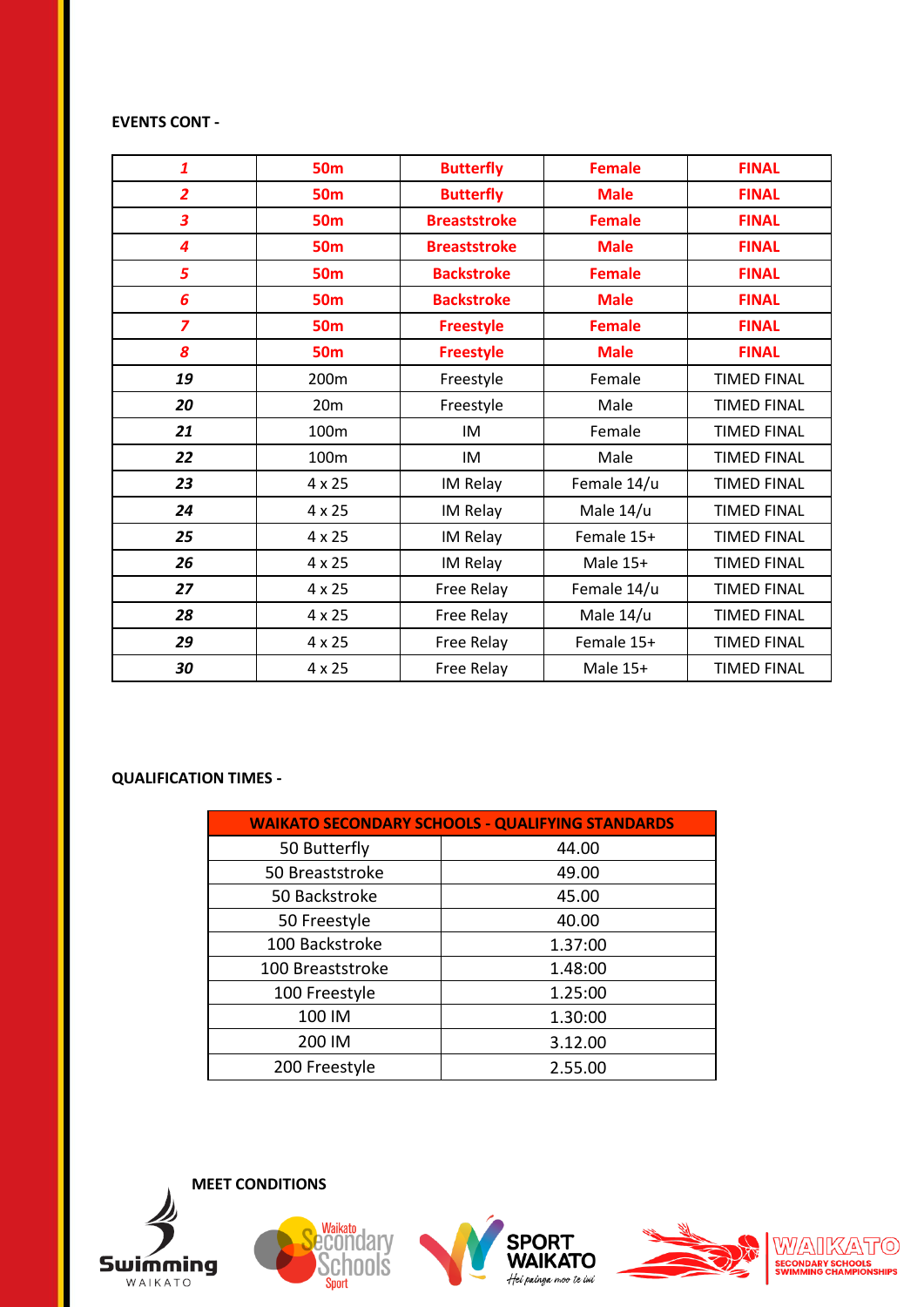# **ENTRY PROCESS –**

- Entries to be submitted on EnterNOW at<www.enternow.co.nz/sportwaikato>
- Please contact Waikato Secondary Schools Sports Association at [schoolsportwaikato@gmail.com](mailto:schoolsportwaikato@gmail.com) if you need help with your entries or do not have your login details.
- Entries close 8pm Sunday  $15<sup>th</sup>$  May
- Payment Sport Waikato will invoice schools following the event.
- Entry Fees: \$ 11.00 per student (including GST)
- Technical Director Wendy Smith
- Relay entries must be submitted with Individual Entries. No relay entries on the day. Swimmers selected for relay teams must have competed in individual events at this competition.
- 3 entries per school per event per age group. No late entries on the day and no substitutions for individual events on the day will be permitted.
- 3 entries maximum per swimmer (excluding relays)

#### **MEET SPECIFIC INFORMATION -**

- This is a manual meet, with no touch pads, buttons etc. and only one timekeeper per lane.
- Swimming Up: Younger swimmers may swim in an older grade, however, must remain in this chosen age group for all individual events.
- Relay entries must be submitted with Individual Entries. No relay entries on the day. Swimmers selected for relay teams must have competed in individual events at this competition.
- **Age as at 1 January 2022**
- **Junior** under 14yrs (13 & U)
- **Intermediate** under 16yrs (14 & 15yrs)
- **Senior** under 19yrs (16-18yrs)
- Relay age groups for events 23, 24, 25 & 26: 14 and under, 15 and over
- 14 and under swimmers may swim as 15 and over, but only if there are not enough swimmers available to swim in that grade. 14 and under swimmers who swim up are **not eligible** for their age group relay.
- Event 23 and Event 24: 4x 25m Medley Relay. Please enter swimmers in correct stroke order: Backstroke/Breaststroke/Butterfly/Freestyle
- Withdrawals: Scratching's must be handed to control by 8.45 a.m. on the day of the meet. No late entries on the day. Substitutions for relays only.
- Results available via Meet Mobile App







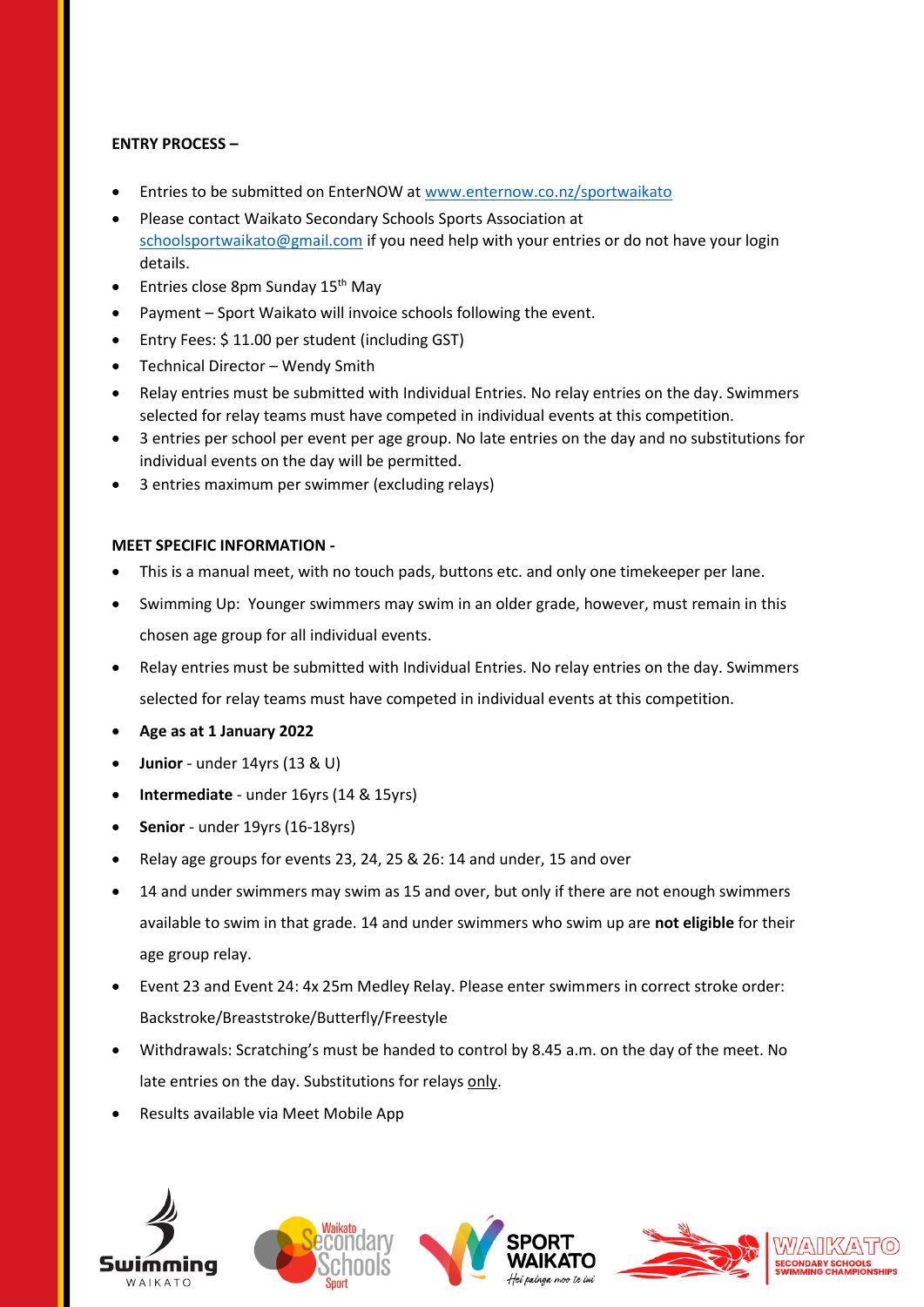#### **Athletes with Disabilities –**

- Events 101 104 are only available to athletes with disabilities.
- AWD athletes may swim in any able- bodied event (50m-200m) provided they meet the qualifying time for that event.

#### **Points System -**

#### **Finals points – Individuals -**

Finals points will be awarded to all swimmers for Finals of events 1-8, and Timed Finals Events 9-22 and Events 101-104. A swimmer must compete in the final to be eligible for finals points.

- $\bullet$  1<sup>st</sup> place 20 points
- $\bullet$  2<sup>nd</sup> place 16 points
- $\bullet$  3<sup>rd</sup> place  $-$  14 points
- $\bullet$  4<sup>th</sup> place  $-12$  points
- $\bullet$  5<sup>th</sup> place  $-10$  points
- $\bullet$  6<sup>th</sup> place 8 points
- $\bullet$  7<sup>th</sup> place 6 points
- $\bullet$  8<sup>th</sup> place 4 points

#### **Relay Points –**

• Relay points will be awarded based on placings as follows:

 $1^{st}$  40pts  $2^{nd}$  34pts  $3^{rd}$  32pts  $4^{th}$  30pts  $5^{th}$  28pts  $6^{th}$  26 pts  $7^{th}$  24pts  $8^{th}$  22pts

#### **Top School –**

Awarded to the school that scores the highest points total in finals and timed finals for all events. Top Boys' Team and Top Girls' Team Shields to be awarded to highest points total in finals and timed finals for all events.









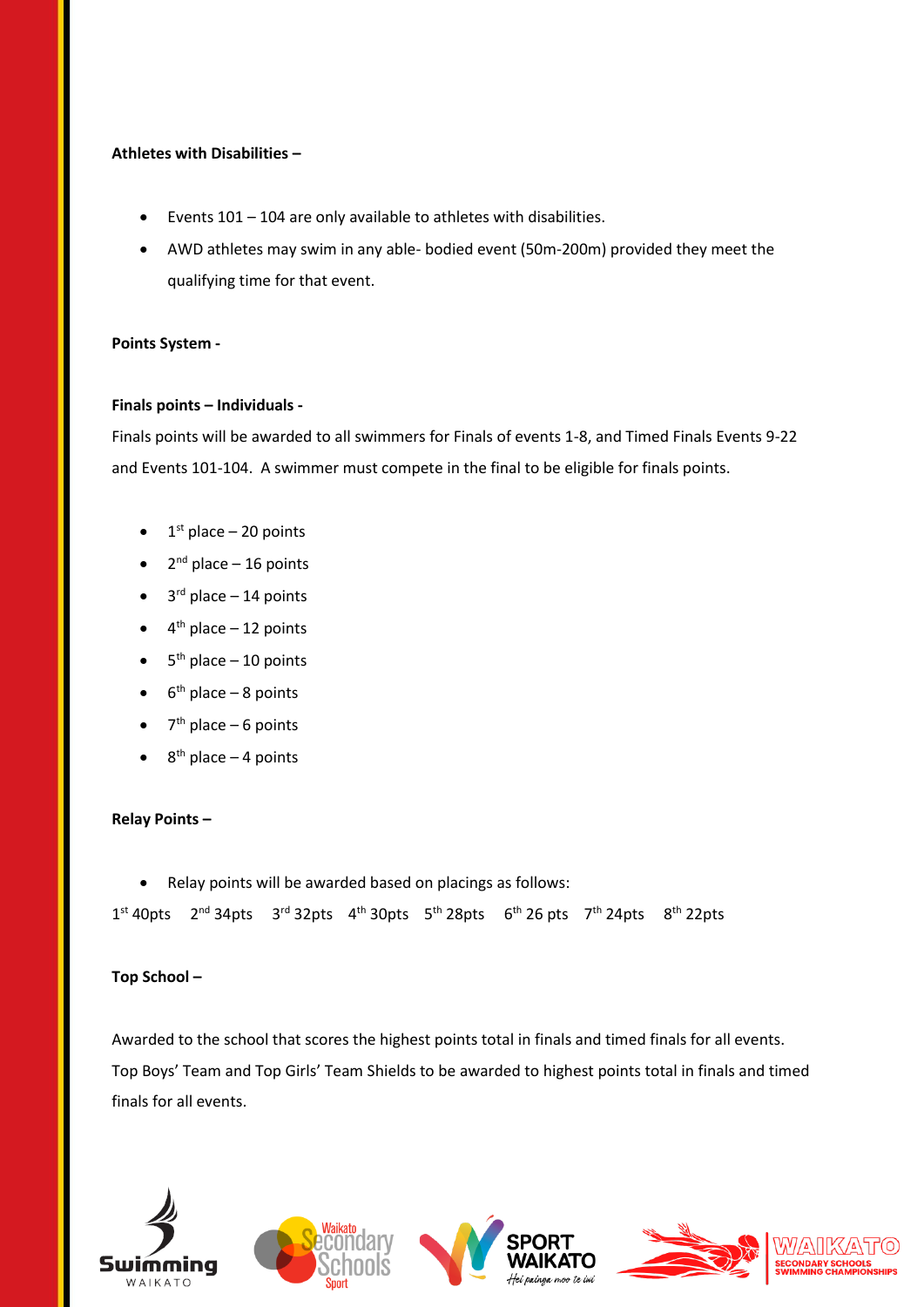## **Swimsuit Requirements –**

- Males: Swimsuits should not extend above the navel or below the knee
- Females: Swimsuits shall not cover the neck; extend past the shoulder, nor below the knee. One- piece swimsuits only, no bikinis allowed.
- No zippers or other fastening system is allowed.
- Swimmers may only wear one swimsuit

# **ADDITIONAL COMPETITION INFORMATION -**

• Participants who have entered this event agree to allow photograph, video, multimedia or film likeness taken by accredited photographers to be used for any legitimate purpose by Swimming Waikato, a club affiliated to Swimming Waikato or local media.

- •Reseeding may be done at the discretion of the Technical Director.
- Over the top starts will apply for all events.
- Please exit the pool at the side. Do not swim over the lane ropes.
- Entry into the pool for backstroke events will be feet first. No swim back permitted.

#### **Marshalling Procedure—**

Self-Marshalling









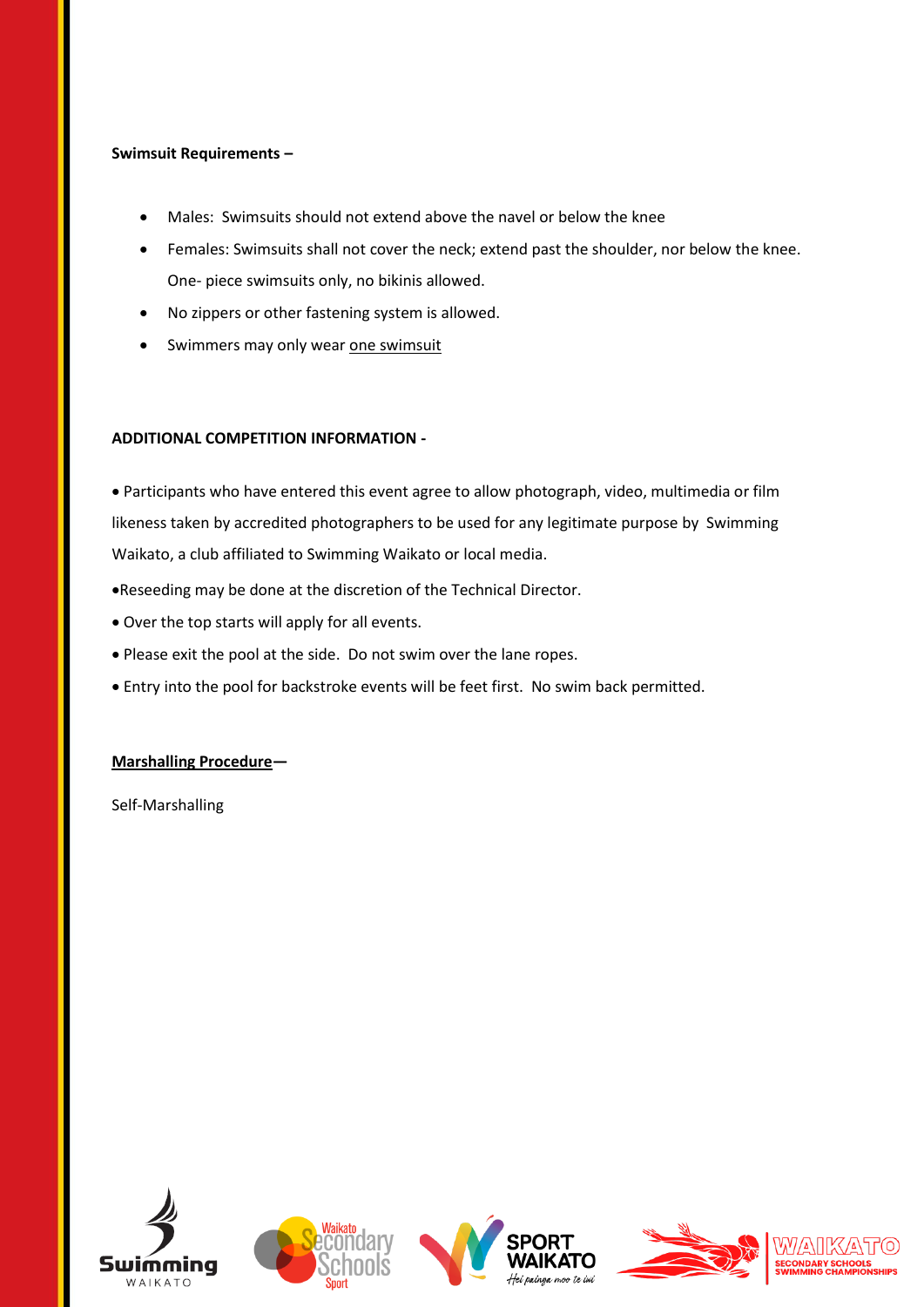#### **WARM UP PROCEDURE—**

Lane 1 shall be for Para swimmers (if applicable) and Lanes 7 and 8 will be sprint lanes for the duration of each warm-up.

# **RESULTS—**

Live results will be accessible via Meet Mobile & MyTogs apps where the internet connection allows. All session reports will be posted on the homepage of the Swimming Waikato website at the conclusion of each session.

# **Timekeepers Required –**

- Assistance is required to run the event from Officials and Timekeepers. List of timekeepers' names and contact details to be sent in with school entries.
- Should an appointed official/timekeeper become unavailable the Meet Director should be informed immediately.
- We welcome the assistance from any visiting officials.









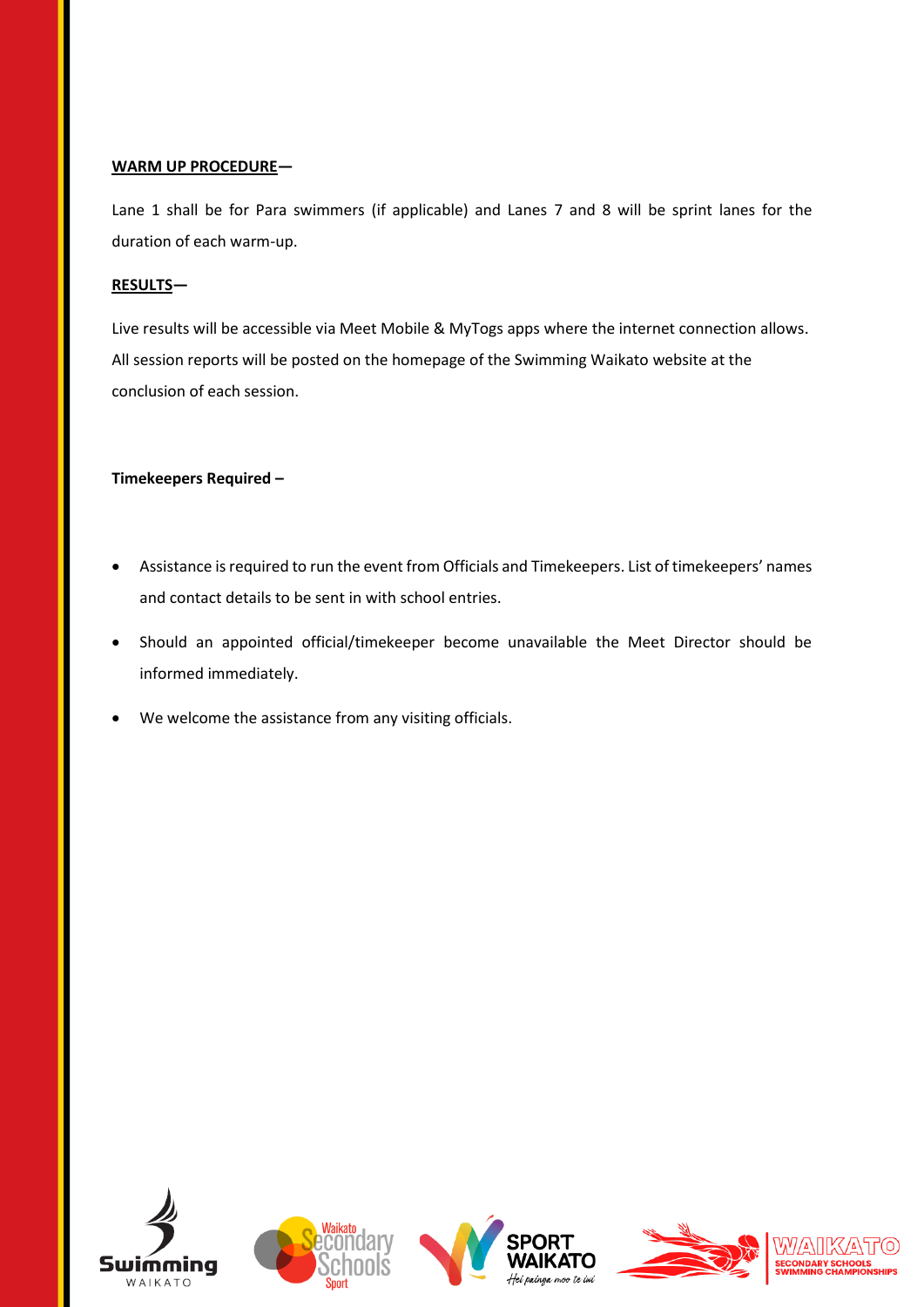# **EMERGENCY & SAFETY PROCEDURES**

Under the Health & Safety at Work Act 2015, it is necessary for us to advise you of the hazards that may affect you whilst attending a Swimming Waikato Meet. Swimming Waikato - [Health & Safety Video -](https://www.youtube.com/watch?v=HYMDlJLKDm4) YouTube

## Notified Hazards -

Floor surfaces may be slippery when wet. *No* running. Stadium concrete & seating may be slippery when wet. Caution around electronic cords (Starting, Timing & Entertainment equipment) Please advise the Referee or pool staff if you observe a potential hazard. Please ensure any young children are aware of these hazards. **This meet will include a sequence of flashing lights that may affect those who are susceptible to** 

# **photosensitive epilepsy or other photo sensitivities**

#### In General -

Please familiarize yourself with the pool layout, exits and equipment. And please take time to discuss with your Club how you will react and look after your Club members in the case of an emergency.

In an emergency -

If you are required to contact Emergency Services, the address directions are:

# **"50m indoor Pool Waterworld Garnett Avenue Hamilton"**

Please note that Pool Staff are trained in First Aid & CPR.

#### For evacuation -

#### **Stay Calm**

Three (**3**) loud blasts on the whistle by the Referee shall clear the pool. Leave the pool complex as directed by Pool Staff or Swimming Waikato Technical Officials. Assembly locations are dependent on the exit used— Side door—assemble opposite the bike racks towards the front of the building Lido door — assemble out towards the boundary fence Main front doors—assemble opposite the bike racks

Assist Team Managers and Officials to evacuate the swimmers safely. Conduct a roll call to account for all persons (Children and Adults) in **your** Club. Notify the relevant emergency Services as required.

#### During the Meet –

Please take care to ensure the health and safety of yourself and others.



*Please leave the pool in a tidy state by properly disposing of all litter; please recycle where possible.*